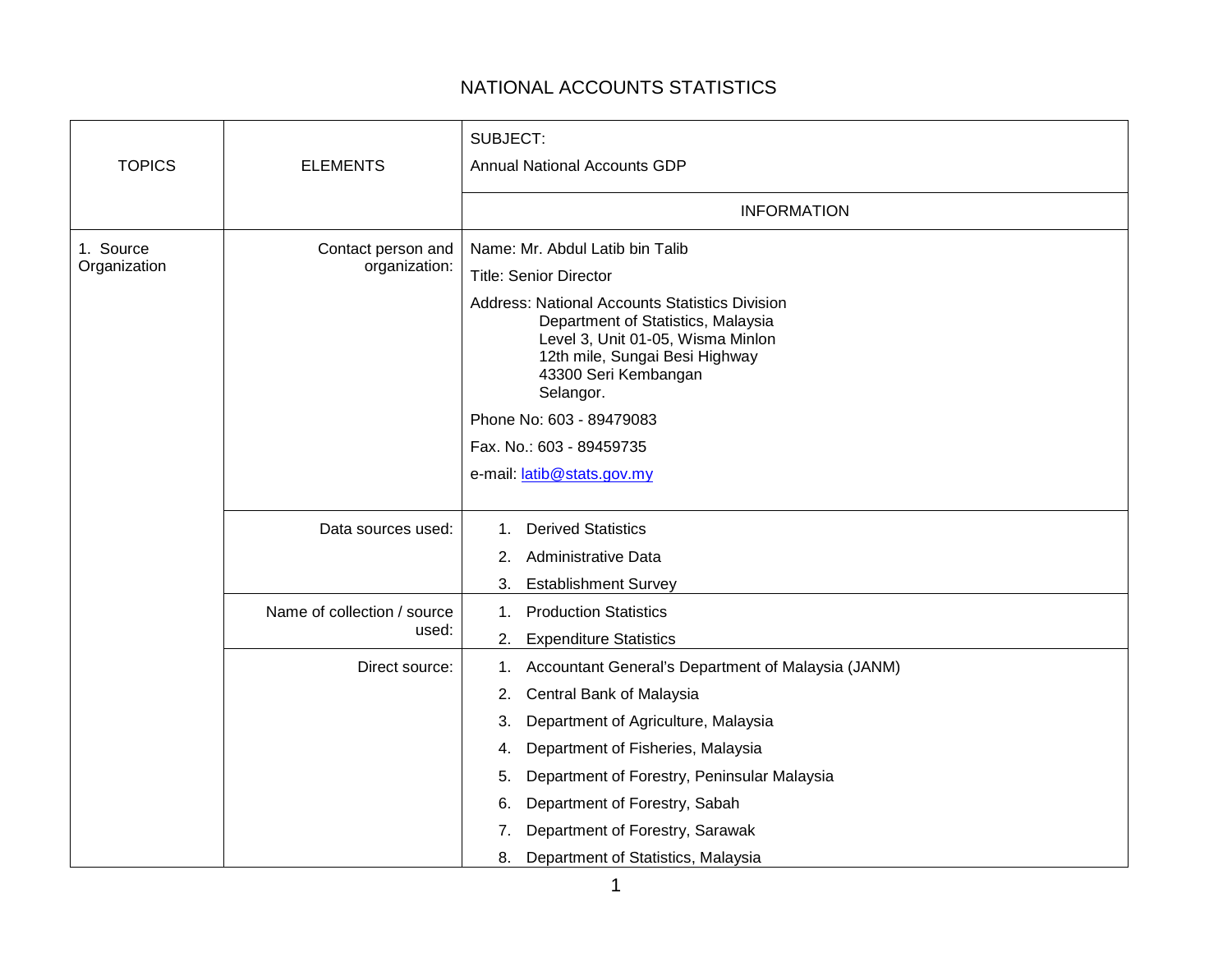| <b>TOPICS</b> | <b>ELEMENTS</b>                          | SUBJECT:<br><b>Annual National Accounts GDP</b>                                                                   |
|---------------|------------------------------------------|-------------------------------------------------------------------------------------------------------------------|
|               |                                          |                                                                                                                   |
|               |                                          | <b>INFORMATION</b>                                                                                                |
|               |                                          | Department of Veterinary Services, Peninsular Malaysia<br>9.                                                      |
|               |                                          | 10. Department of Veterinary Services, Sabah                                                                      |
|               |                                          | 11. Department of Veterinary Services, Sarawak                                                                    |
|               |                                          | 12. Federal Agriculture Marketing Authority                                                                       |
|               |                                          | 13. Federal Government Accounts                                                                                   |
|               |                                          | 14. Financial Statement of Federal Government, State Government, Local Authorities and<br><b>Statutory Bodies</b> |
|               |                                          | 15. Financial Statements from Companies                                                                           |
|               |                                          | 16. Malaysia Pepper Board                                                                                         |
|               |                                          | 17. Malaysian Cocoa Board                                                                                         |
|               |                                          | 18. Malaysian Palm Oil Board                                                                                      |
|               |                                          | 19. Malaysian Pineapple Industry Board                                                                            |
|               |                                          | 20. Malaysian Rubber Board                                                                                        |
|               |                                          | 21. Minerals and Geoscience Department                                                                            |
|               |                                          | 22. National Kenaf and Tobacco Board, Malaysia                                                                    |
|               |                                          | 23. National Property Information Centre (NAPIC)                                                                  |
|               |                                          | 24. National Timber Industry Policy (NATIP)                                                                       |
|               |                                          | 25. Petroliam Nasional Berhad (PETRONAS)                                                                          |
|               |                                          | 26. Royal Malaysian Customs Department                                                                            |
|               |                                          |                                                                                                                   |
|               | Source periodicity:                      | Annual                                                                                                            |
|               | Source metadata:                         | Under development                                                                                                 |
|               | Date last input received from<br>source: | 3 months after the reference year                                                                                 |
| 2. Data       | Variables collected:                     | 1. Revenue                                                                                                        |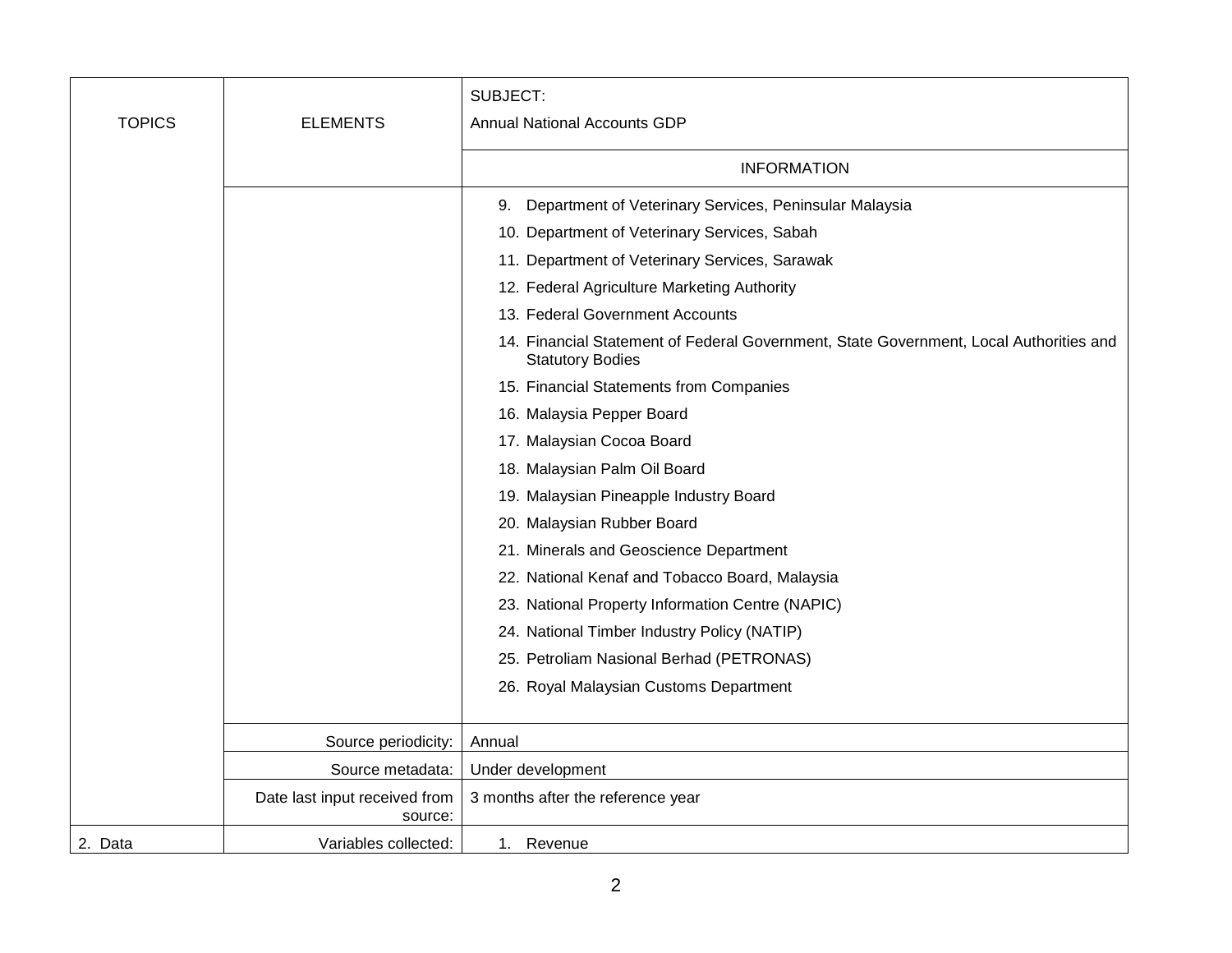|                                     |                                               | SUBJECT:                                                         |
|-------------------------------------|-----------------------------------------------|------------------------------------------------------------------|
| <b>TOPICS</b>                       | <b>ELEMENTS</b>                               | <b>Annual National Accounts GDP</b>                              |
|                                     |                                               | <b>INFORMATION</b>                                               |
| Characteristic and<br>Collection    |                                               | Sales<br>2.                                                      |
|                                     |                                               | Production<br>3.                                                 |
|                                     |                                               | Prices<br>4.                                                     |
|                                     |                                               | Expenditure<br>5.                                                |
|                                     |                                               | 6.<br>Assets                                                     |
|                                     | Sampling:                                     | n.a                                                              |
|                                     | Periodicity:                                  | Annual                                                           |
|                                     | Reference period:                             | Calendar year                                                    |
|                                     | Base period:                                  | $2010=100$                                                       |
|                                     | Date last updated:                            | Annual                                                           |
|                                     | Link to release calendar:                     | Advanced release calendar                                        |
|                                     | Other data characteristics and<br>collection: | n.a                                                              |
| 3. Statistical                      | Statistical population:                       | All economic activities within the 2008 SNA production boundary. |
| Population and<br>Scope of the Data | Geographical coverage:                        | Malaysia                                                         |
|                                     | Sector coverage:                              | All economic sectors                                             |
|                                     | Institutional coverage:                       | 1. Non-Financial Corporation                                     |
|                                     |                                               | <b>Financial Corporation</b><br>2.                               |
|                                     |                                               | <b>General Government</b><br>3.                                  |
|                                     |                                               | Producers of private non-profit services to households<br>4.     |
|                                     |                                               | Households<br>5.                                                 |
|                                     | Item coverage                                 | n.a                                                              |
|                                     | Population coverage:                          | 1174 industry (by 5 digit MSIC 2008)                             |
|                                     | Product coverage:                             | n.a                                                              |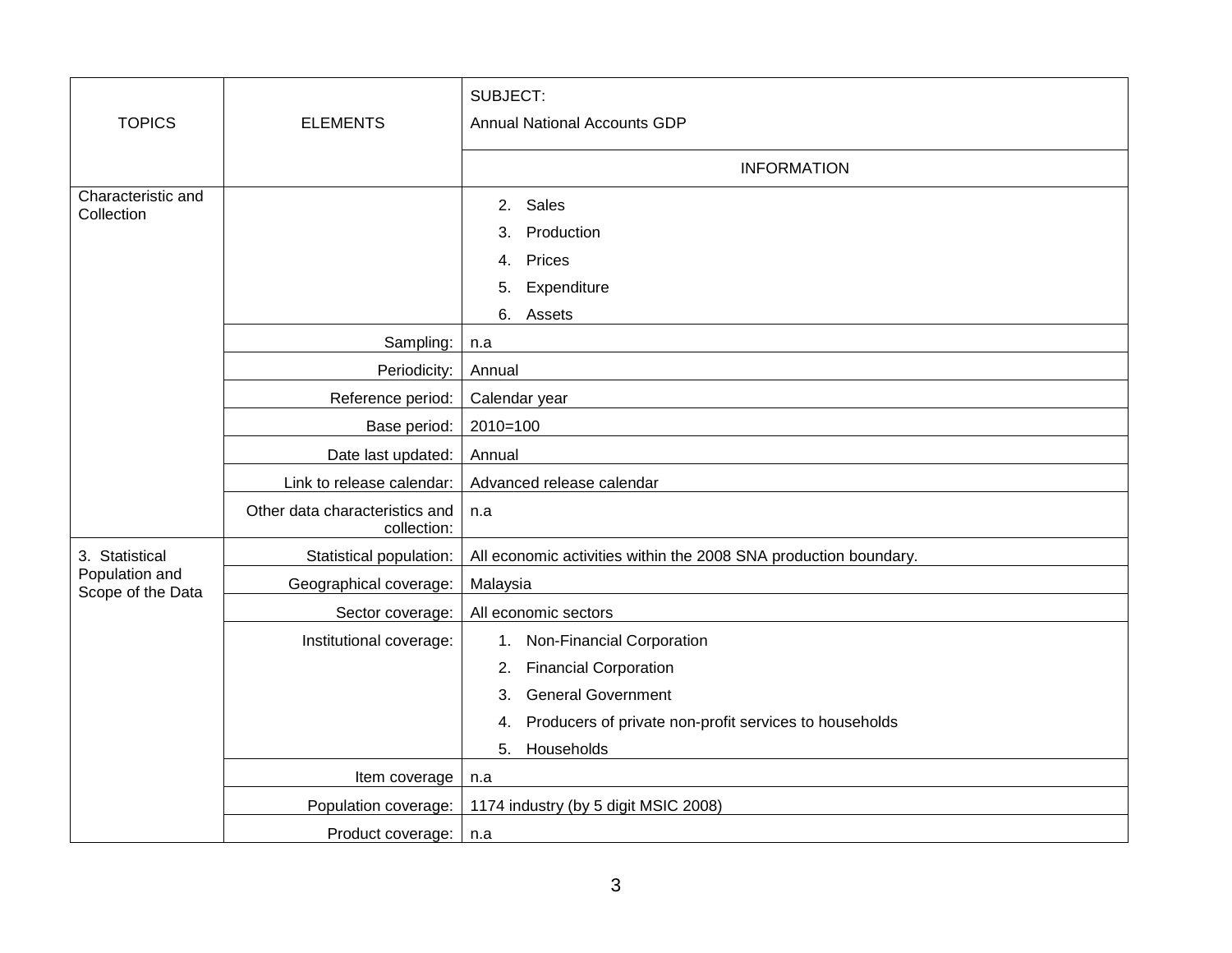| <b>TOPICS</b>                    | <b>ELEMENTS</b>                       | SUBJECT:<br><b>Annual National Accounts GDP</b>                                                                                                                                                                                                                                                                                                      |
|----------------------------------|---------------------------------------|------------------------------------------------------------------------------------------------------------------------------------------------------------------------------------------------------------------------------------------------------------------------------------------------------------------------------------------------------|
|                                  |                                       | <b>INFORMATION</b>                                                                                                                                                                                                                                                                                                                                   |
|                                  | Other coverage:                       | n.a                                                                                                                                                                                                                                                                                                                                                  |
| 4. Statistical                   | Key statistical concepts used:        | System of National Accounts 2008 (2008 SNA)                                                                                                                                                                                                                                                                                                          |
| Concepts and<br>Classifications  | Classifications used:                 | Malaysia Standard Industrial Classification 2008 (MSIC 2008)<br>1.                                                                                                                                                                                                                                                                                   |
| Used                             |                                       | Classification of Individual Consumption by Purpose (COICOP)<br>2.                                                                                                                                                                                                                                                                                   |
|                                  |                                       | Classification of the Functions of Government (COFOG)<br>3.                                                                                                                                                                                                                                                                                          |
|                                  |                                       | Malaysia Classification of product by Activity (MCPA 2009)<br>4.                                                                                                                                                                                                                                                                                     |
|                                  |                                       | Standard International Trade Classification (SITC) Rev. 4<br>5.                                                                                                                                                                                                                                                                                      |
| 6. Statistical                   | Aggregation and consolidation:        | National level                                                                                                                                                                                                                                                                                                                                       |
| Computation and<br>Dissemination | Estimation:                           | By economic activity level                                                                                                                                                                                                                                                                                                                           |
|                                  | Imputation:                           | By economic activity level                                                                                                                                                                                                                                                                                                                           |
|                                  | Transformations:                      | 1. Extrapolation for economic activities which do not have complete information on<br>output and input                                                                                                                                                                                                                                               |
|                                  | Validation:                           | n.a                                                                                                                                                                                                                                                                                                                                                  |
|                                  | Index type:                           | n.a                                                                                                                                                                                                                                                                                                                                                  |
|                                  | Weights:                              | n.a                                                                                                                                                                                                                                                                                                                                                  |
|                                  | Seasonal adjustment:                  | n.a                                                                                                                                                                                                                                                                                                                                                  |
|                                  | Other computation and<br>adjustments: | n.a                                                                                                                                                                                                                                                                                                                                                  |
|                                  | <b>Dissemination formats:</b>         | Printed and free download (online)                                                                                                                                                                                                                                                                                                                   |
| 6. Other Aspects                 | Recommended uses and<br>limitations:  | GDP measures the value generated by all resident units engaged in productive activity before<br>deduction of provisions for the consumption of fixed capital. GDP is equivalent to expenditure<br>on the GDP (in purchasers' price) i.e. the sum of all components of final expenditure on goods<br>and services less imports of goods and services. |
|                                  |                                       | Revised yearly estimates for the current year and previous two years shall be based on latest<br>census for the selected Industry and other sources. The estimates of previous twelve quarters                                                                                                                                                       |